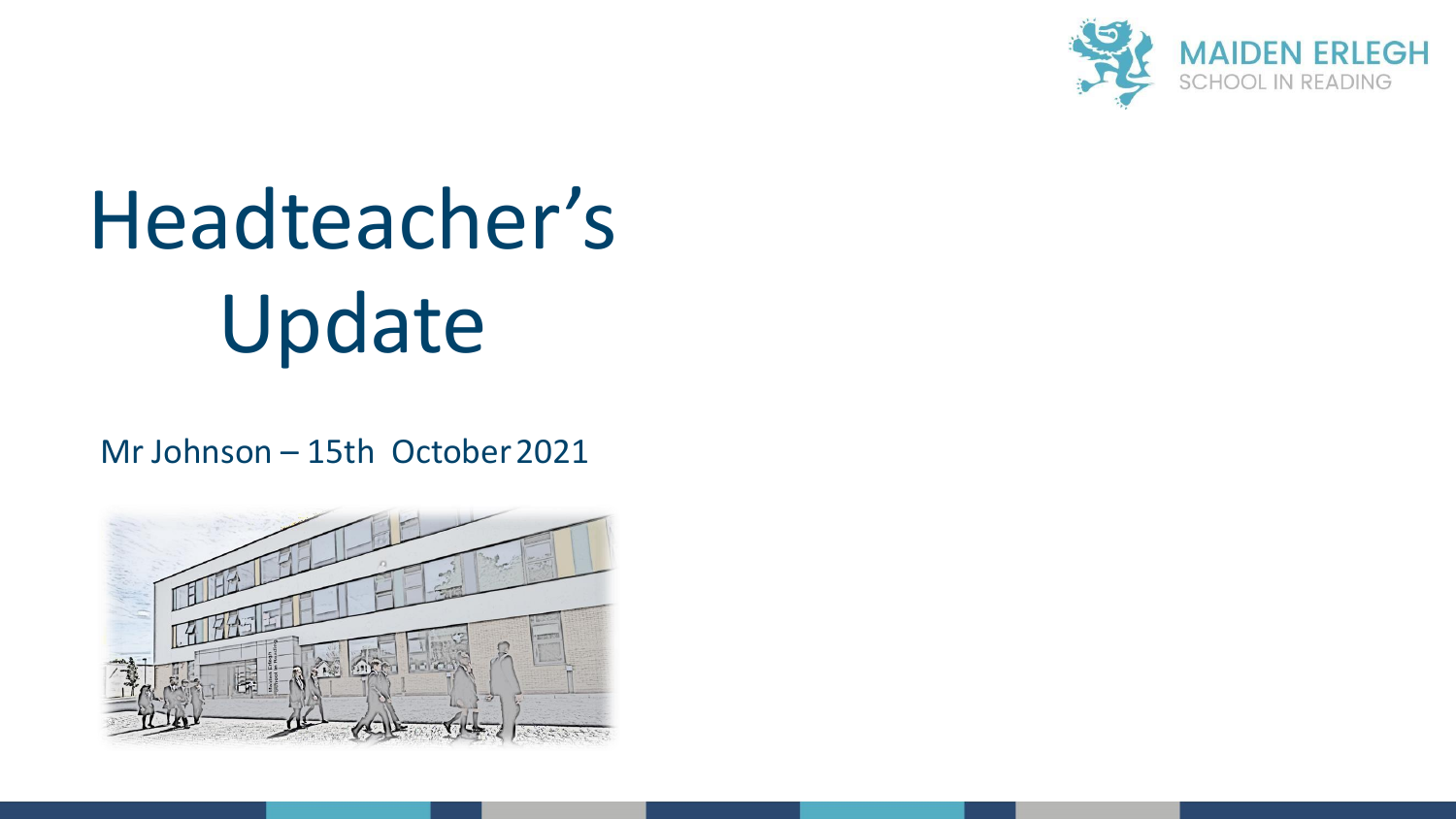# Highlights of the last week



- Assessment data for year 10 and 11 all in, ready to share with parents this will give us valuable information to direct our intervention and support work
- Finalising our recovery strategy for those students most affected by the lockdowns of the last 2 years
- Careers week 1
- (Virtual) Open morning
- Teachers reviewing student work and developing their own practice.



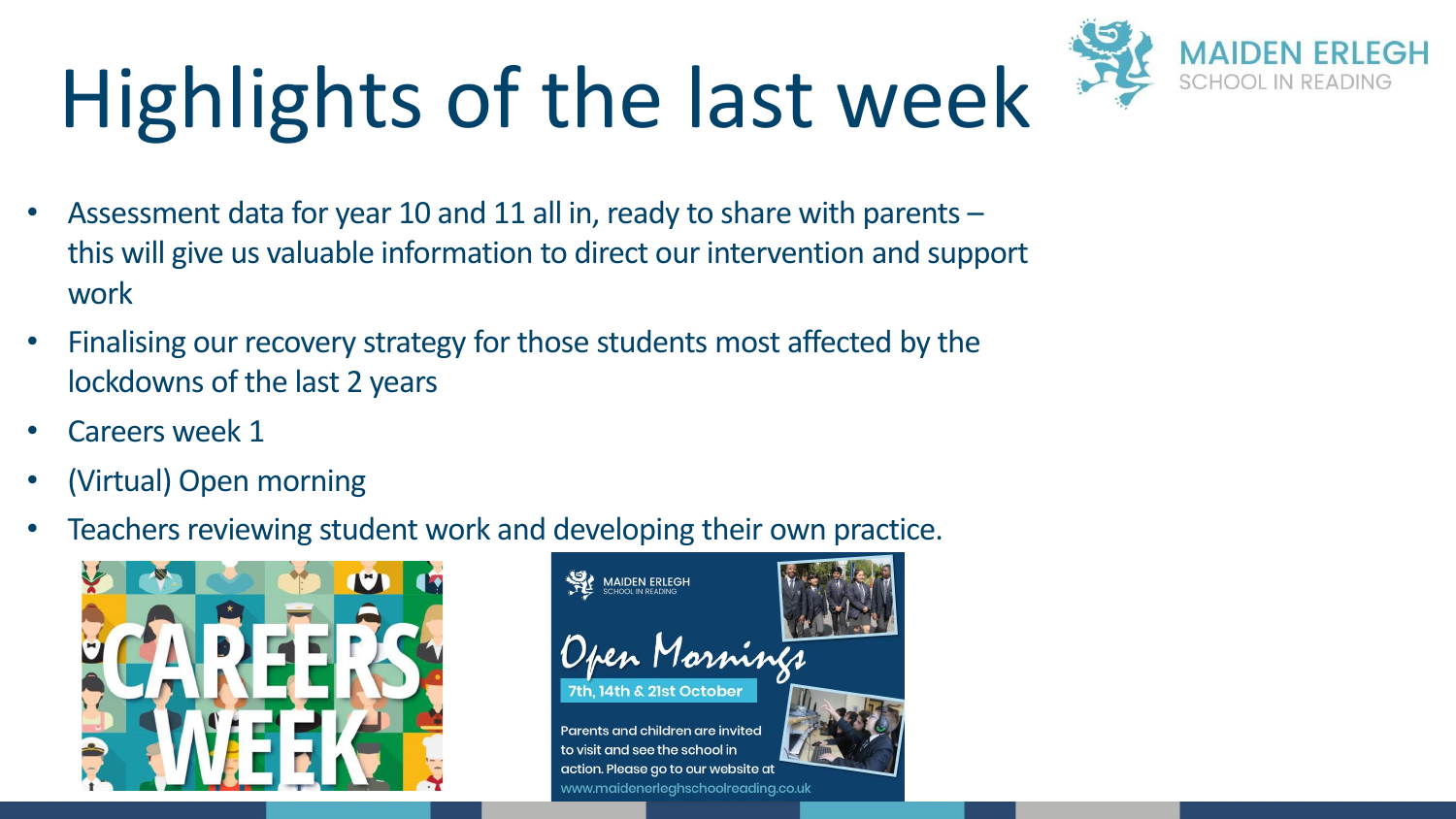

#### COVID-19

- Cases among staff and students have hugely increased
- Pressure on the operation of the school
- Year 9 information evening cancellation apologies
- Additional measure (some on advice of public health authorities)

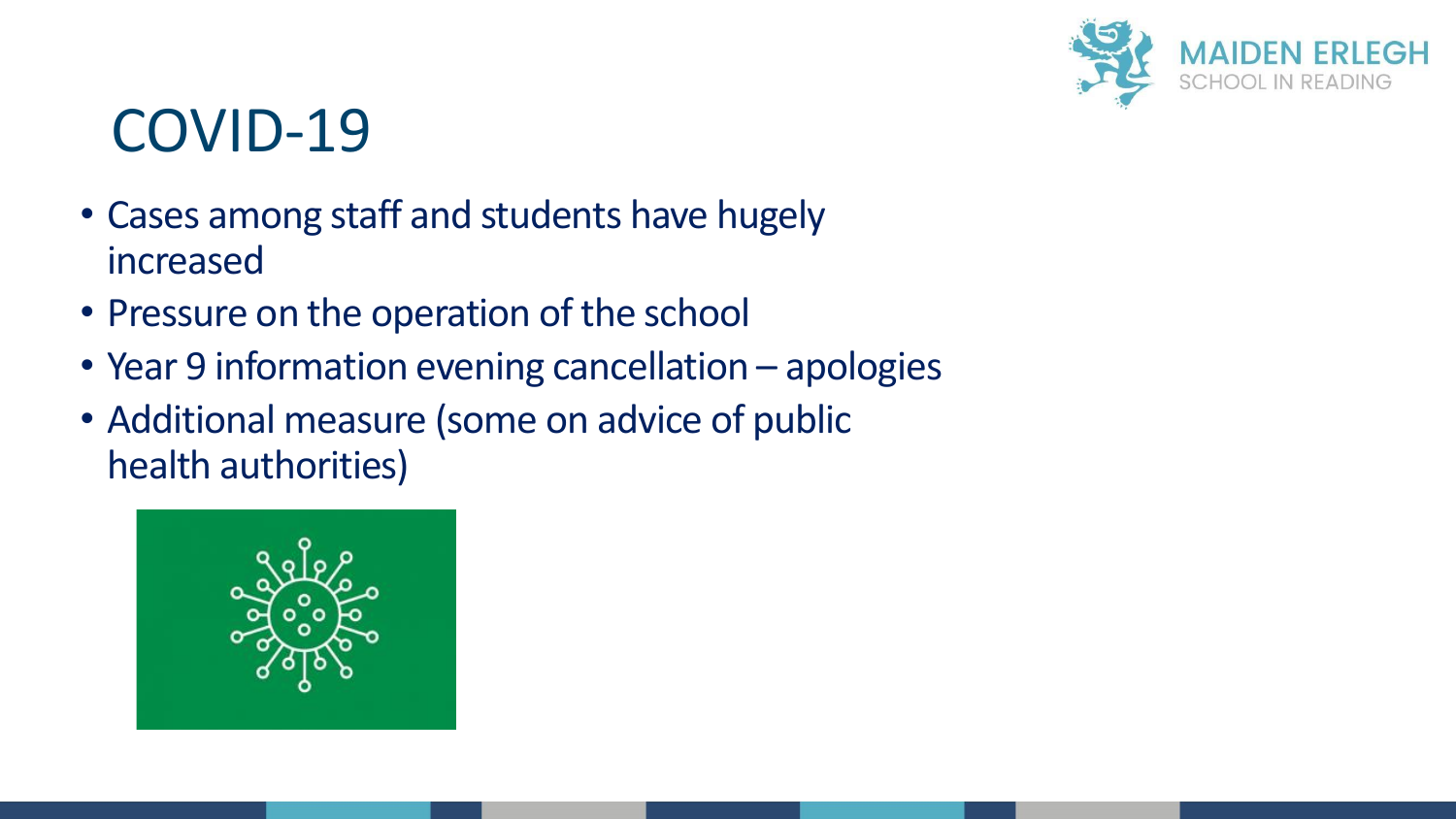

#### COVID-19 cont.

Additional measures include:

- Face coverings in communal areas
- If your child has a sibling or household member who tests positive, please do not send them into school until they have received a negative PCR test result
- All staff PCR tested
- Reiteration od the safety control measures we already have in place (sanitising hands and work areas, social distancing where possible, ventilation of rooms)
- Appeal to everyone to "keep on testing"
- Situation (especially staffing levels) will be kept under review

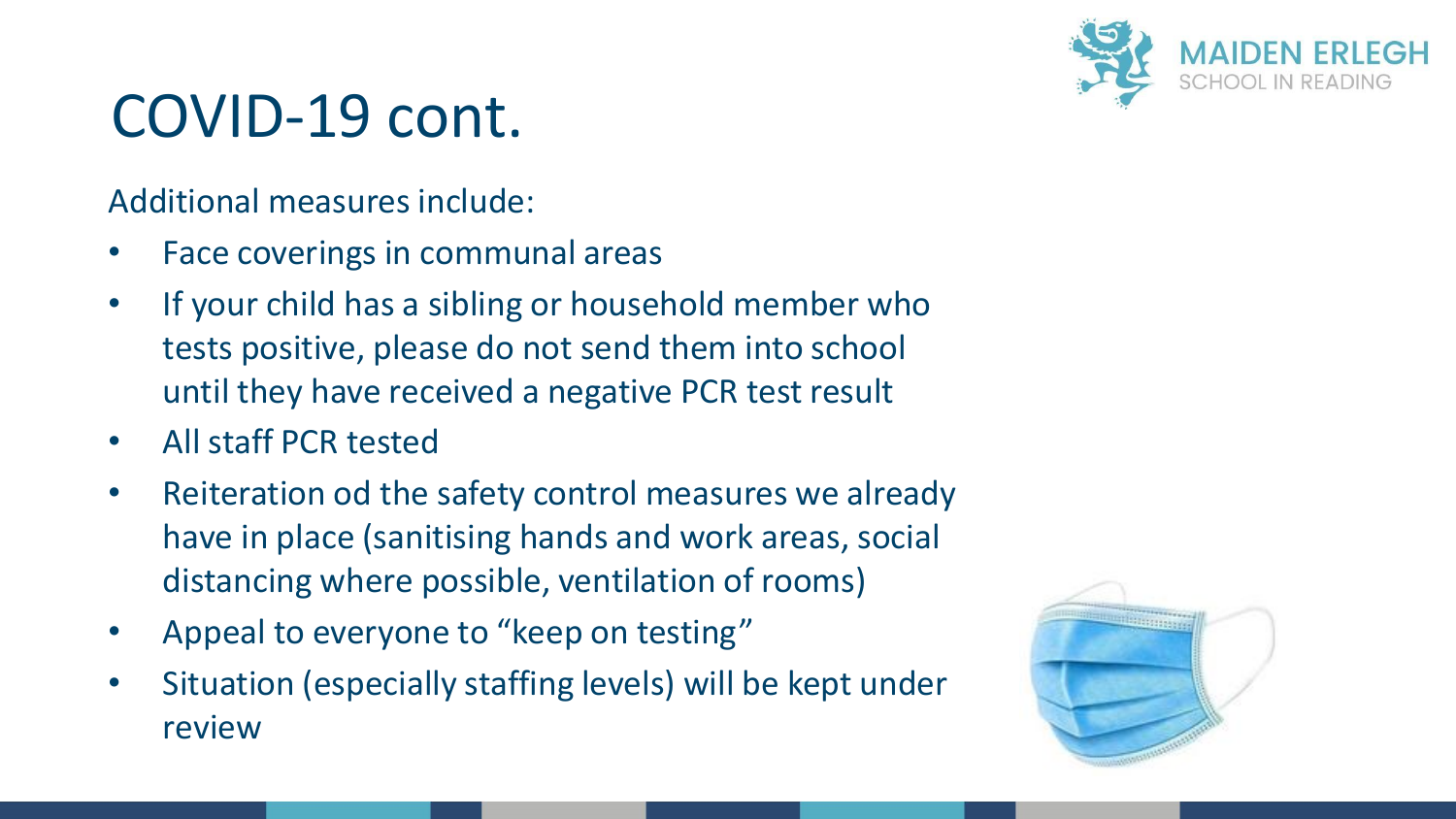

### School street

- We have had to delay the launch of the school street initiative
- We need more volunteer marshals. Please contact the school if you are interested in supporting this
- For more detail see the letter sent out earlier this week [here](https://www.maidenerleghschoolreading.co.uk/attachments/download.asp?file=3728&type=pdf)
- If you would like to volunteer to act as marshal for the scheme, please complete the [form](https://docs.google.com/forms/d/e/1FAIpQLScp0IucYHgSaWnxIzmQHiVj4lYhWnLJLI3xYnnCvdEqw4NiHQ/viewform) here